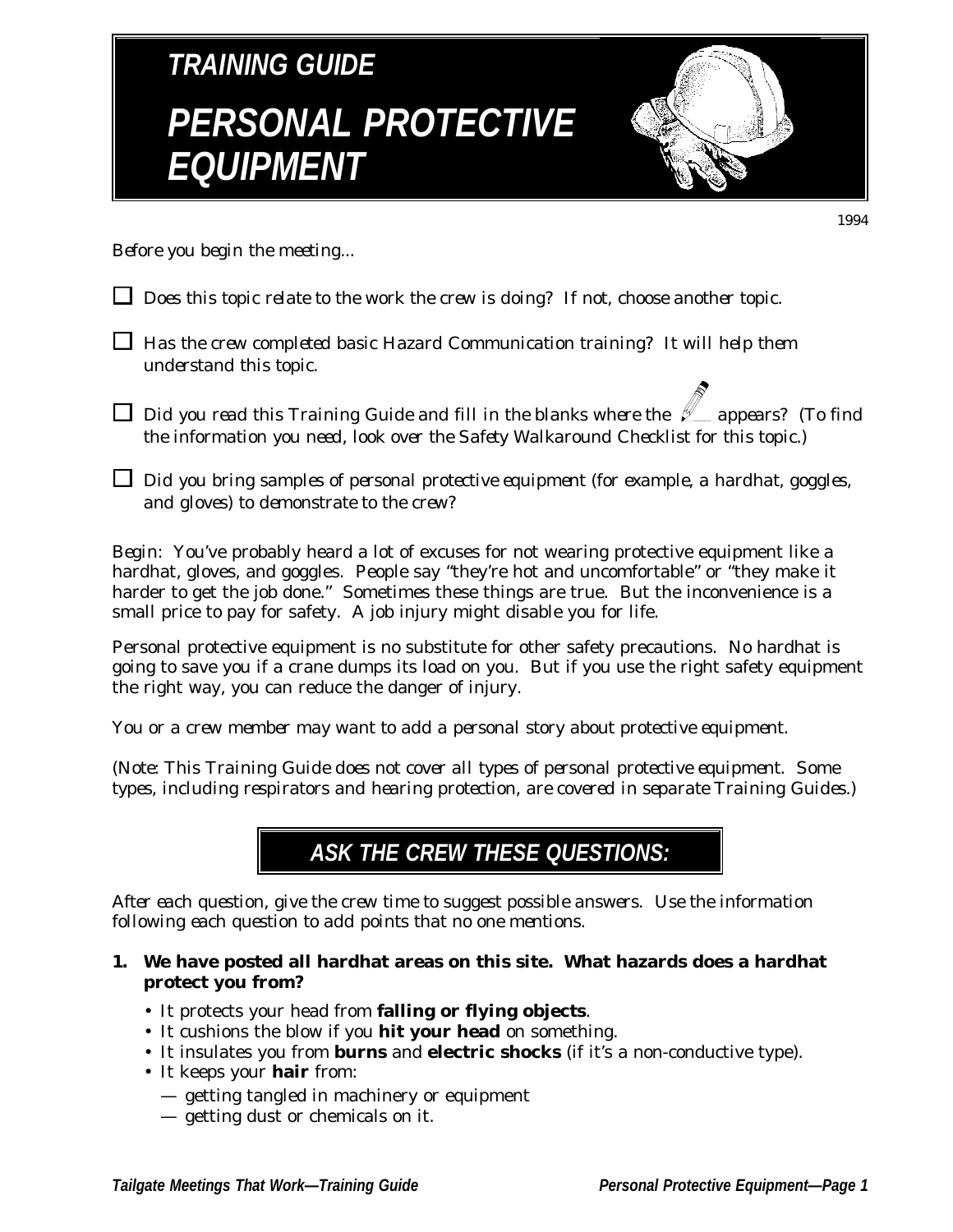#### **2. What is the suspension in a hardhat for? How should you adjust it?**

- The suspension keeps a **cushion of air** between the outer shell and your head.
- The cushion of air is important protection. Don't interfere with it. **Never carry anything** (like tools or cigarettes) inside your hardhat while you're wearing it.
- **Adjust** the suspension so there's 1¼ inches between the top of your head and the shell. (If the manufacturer's directions are different, follow those.)

*Using the hardhat you brought to the meeting, show how to adjust the suspension.*

#### **3. How often should you inspect a hardhat? When should you replace it?**

- Inspect the entire hardhat **every day**. **Replace** it immediately if you see damage to the shell, liner, or suspension.
- **Don't decorate** the hardhat. You may not be able to see damage if it has been painted or covered with stickers.
- **Replace** the hardhat if there has been a significant impact, even if you can't see any damage. The impact may have weakened it.
- **Change the suspension** in a hardhat for each new user.

#### **4. When do you need eye protection?**

- You may need eye protection when there's danger from:
	- flying particles (from saws, drills, etc.) splashes<br>
	dust protruding
	-
	-
- $-$  protruding or projecting parts
- chemical vapors or fumes bright light or ultraviolet rays (from welding, lasers, etc.)

#### **5. What types of eye protection are there? How do you know which kind to use?**

- Depending on the particular hazard, you may need **safety glasses** with side shields, **goggles**, or a **full face shield**. We'll give you the right kind for the job you're doing.
- If you wear goggles, there are several types. With acids and some other chemicals, you may need special **splash resistant goggles.** With lasers, use **laser safety goggles**).

*For each job, show the type of eye protection required, and explain where to obtain it:*



• **Don't wear contact lenses** on a construction site unless approved by a doctor.

#### **6. When do you need to wear gloves?**

• Gloves can help protect you from:

| — flying particles | — electricity |
|--------------------|---------------|
|                    |               |

- cuts chemicals and radioactive material — cold or wet surfaces or environments — burns
- 
- **7. Not all gloves are the same. How do you choose the right glove for the job?**
	- Use **wire mesh gloves** if there's an extreme danger of cuts.
	- Use insulated **rubber gloves** (with canvas or leather outer gloves) for electrical work.
	- Use **non-flammable gloves** when welding.
	- Only special **chemical resistant gloves** (rubber or plastic) will protect you from chemicals. Different types stop different chemicals from getting through to your skin. The package should tell you which chemicals the glove is designed for.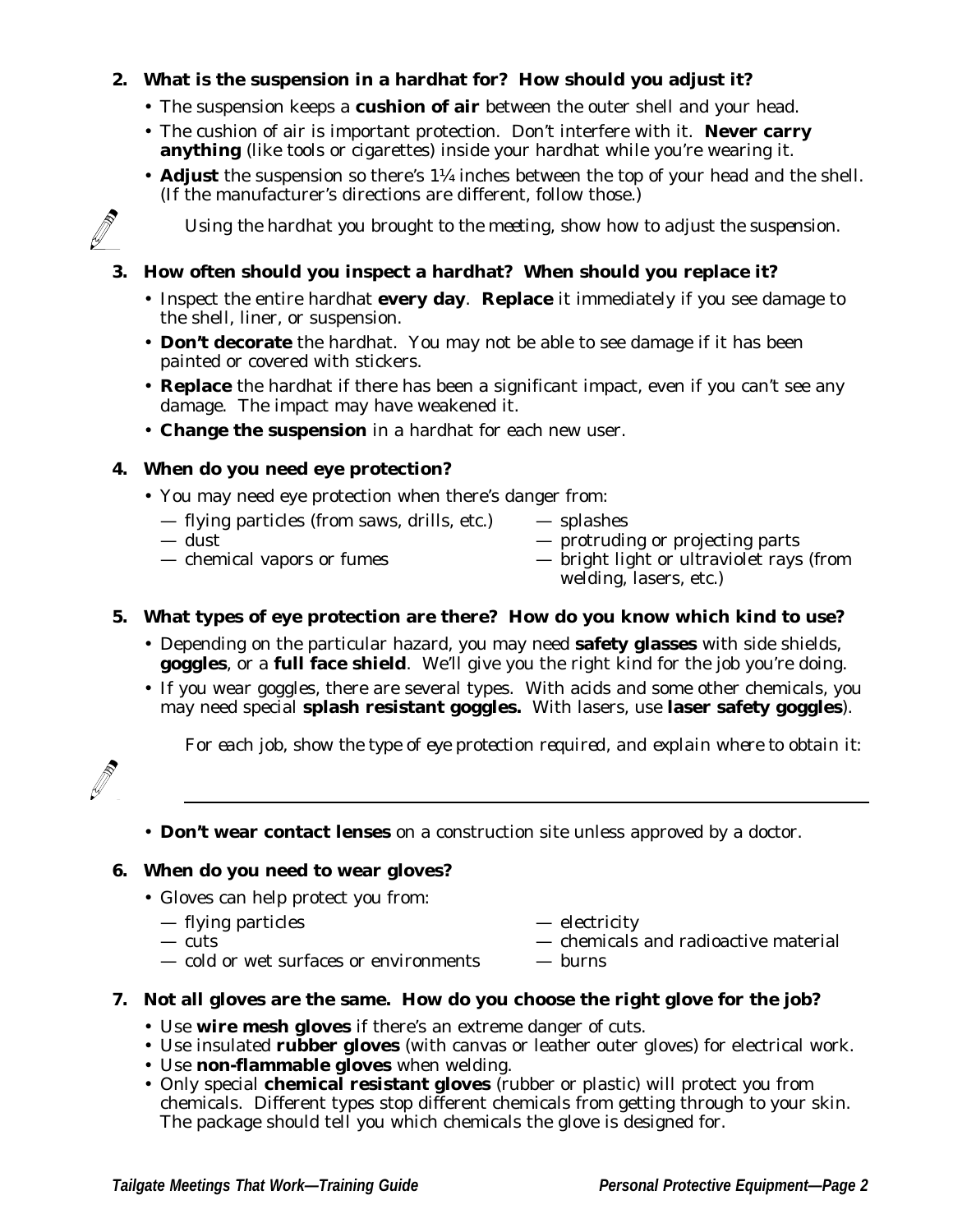• Chemical resistant gloves break down over time. Then the chemicals start to get through. Don't use them beyond their intended service time (shown on the package).

*For each job, show the type of gloves required, and explain where to obtain them:*

#### **8. What other protective clothing might you need?**

- Wear steel-toed **safety shoes** when anything might crush or penetrate your foot.
- If you're using a jackhammer, steel should cover your whole foot, not just the toes.
- Wear **boots** when you work near hot surfaces, with concrete, or in wet locations.
- Wear an **apron** or **coveralls** to protect yourself from dust, chemicals, cuts, and burns.
- A **full body suit** may be necessary if you work with asbestos, lead, or toxic waste. It can also protect you from steam and from extreme heat or cold.

#### **9. If you're working around dust or chemicals, how can you find out what protective clothing and equipment you need?**

• Ask your foreman for advice. Also read the **Material Safety Data Sheet** (MSDS) for each chemical product. MSDSs are required by law. They'll tell you the ingredients, hazards, and what protective equipment you need.

#### **10. Who is responsible for supplying protective clothing and equipment?**

- The **employer** must supply it, make sure it fits, train you how to use it, and maintain it in a safe and sanitary condition. Tell your foreman about any defects you notice.
- All protective clothing and equipment must be a type which is **safety-approved**. Look for a label stating that it meets American National Standards Institute (ANSI) specs.
- Protective gear which **you supply yourself** (like prescription safety glasses) must still comply with Cal/OSHA and ANSI requirements.

#### **CAL/OSHA REGULATIONS**

*Explain:* Most of the safety measures we've talked about are required by Cal/OSHA. We have to take these precautions—it's the law. I have a Checklist of the Cal/OSHA regulations on personal protective equipment. If you'd like to know more, see me after the meeting.

#### **COMPANY RULES**

*(Only if applicable.)* Besides the Cal/OSHA regulations, we have some additional company rules about personal protective equipment. For example, our rules spell out what will happen if you don't use personal protective equipment when required.

*Discuss company rules:*



**COMMENTS FROM THE CREW**

*Ask:* **Do you have any other concerns about personal protective equipment? Do you see any problems on our job?** *(Let the steward answer first, if there is one.)*

**What about other jobs you've worked on? Have you had any experience with personal protective equipment that might help us work safer on this job?**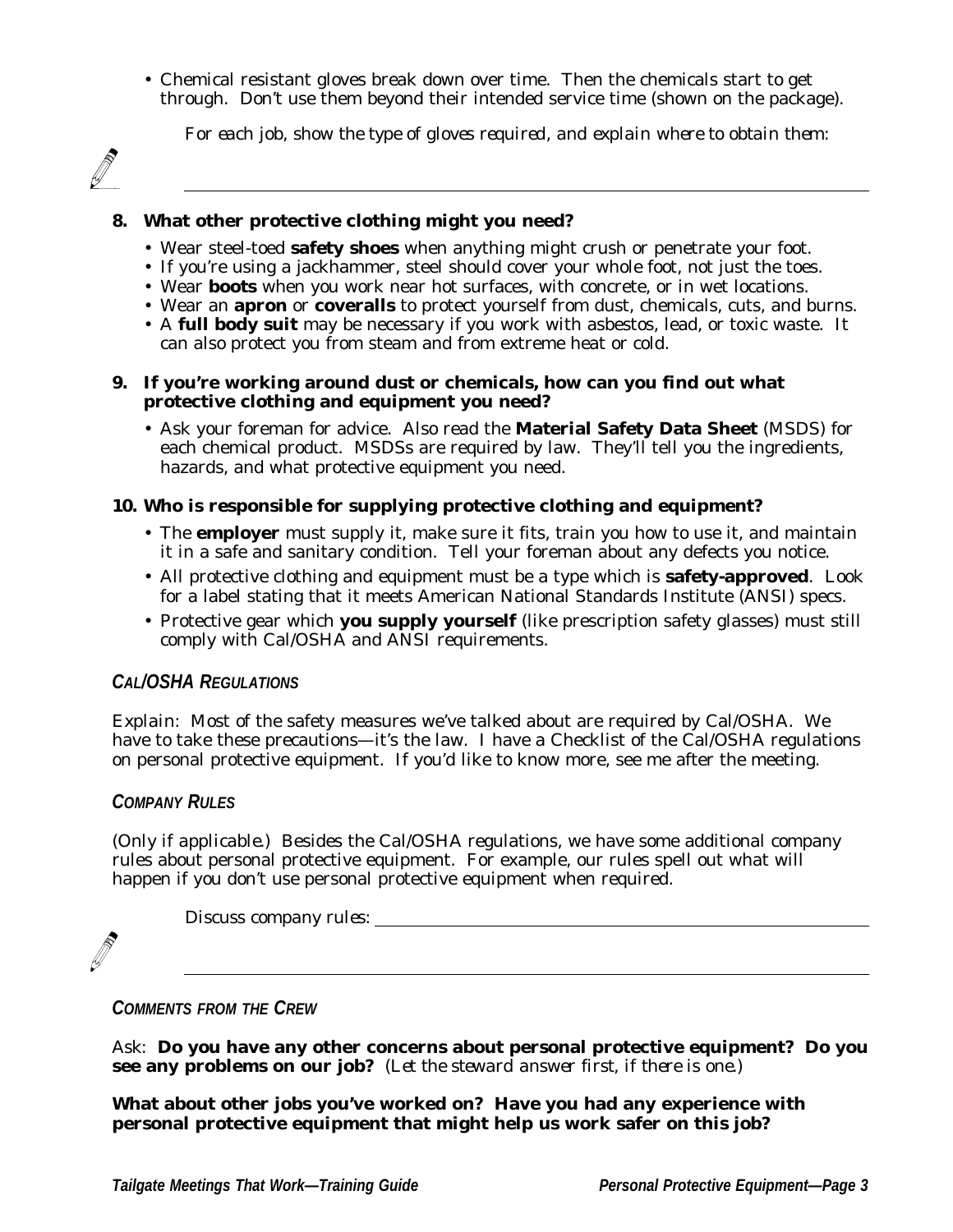## **GENERAL SAFETY DISCUSSION**

*This is a time to discuss all safety concerns, not just today's topic. Keep your notes on this page before, during, and after the safety meeting.*

**Are you aware of any hazards from other crews?** *Point out any hazards other crews are creating that this crew should know about. Tell the crew what you intend to do about those hazards.*

**Do we have any old business?** *Discuss past issues/problems. Report progress of investigations and action taken.*

**Any new business? Any accidents/near misses/complaints?** *Discuss accidents, near misses, and complaints that have happened since the last safety meeting. Also recognize the safety contributions made by members of the crew.*

#### **Please remember, we want to hear from you about** *any* **health and safety issues that come up. If we don't know about problems, we can't take action to fix them.**

*To complete the training session:*

- *Circulate Sign-Off Form.*
- *Assign one or more crew member(s) to help with next safety meeting.*
- *Refer action items for follow-up. (Use the sample Hazard Report Form in the Reference Section of this binder, or your company's own form.)*